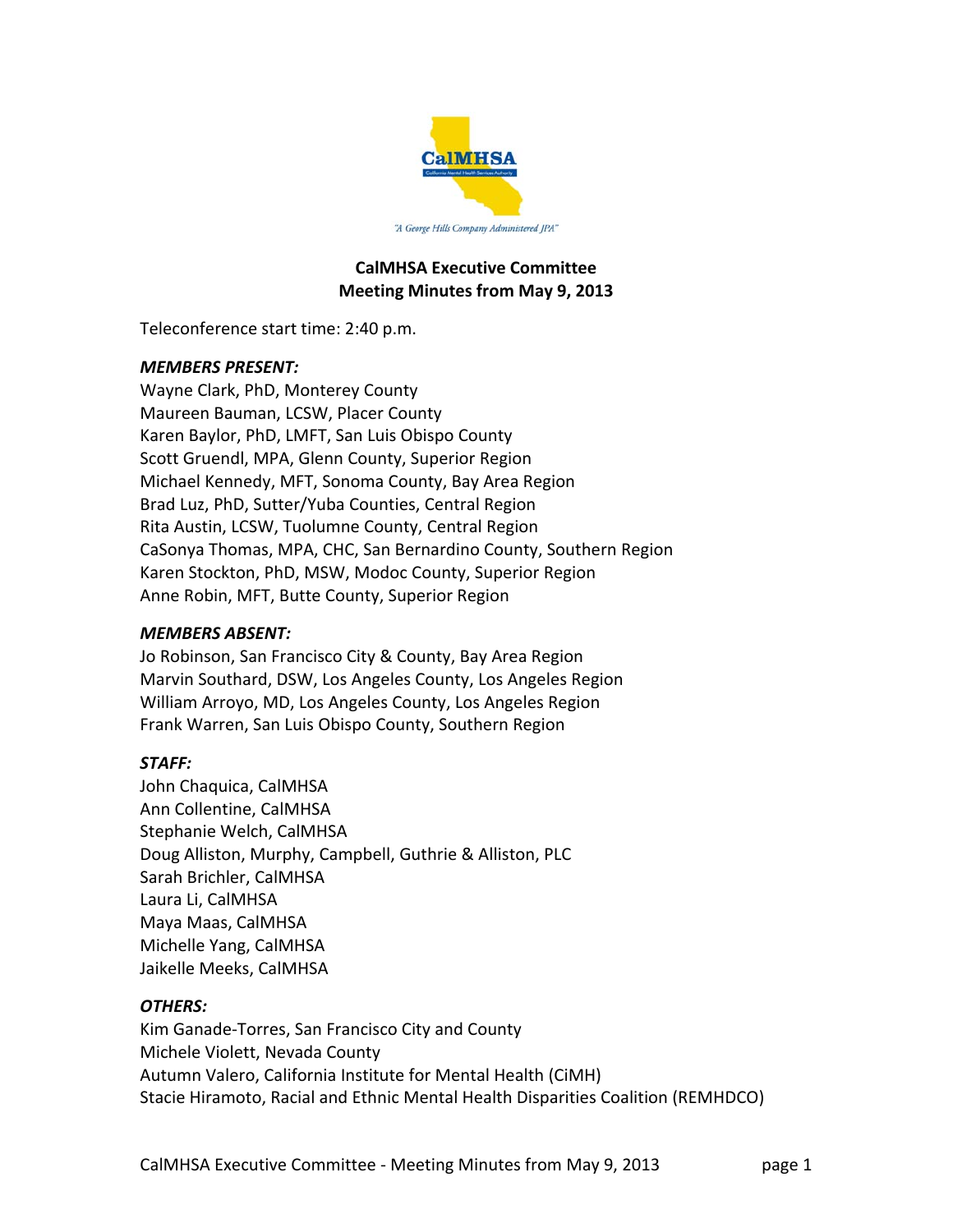## **1. CALL TO ORDER**

Wayne Clark, PhD, Monterey County, CalMHSA President, Executive Committee Chair, called the meeting to order.

## **2. ROLL CALL AND INTRODUCTIONS**

Laura Li, CalMHSA, called roll and a quorum was established at 2:40 p.m. Ms. Li asked for introductions by members of the public, at both the posted locations as well as on the phone.

## **3. INSTRUCTIONS FOR PUBLIC COMMENT AND STAKEHOLDER INPUT**

Doug Alliston, Legal Counsel, reviewed the meeting process. The Chair will take comment from members first. Once members have commented, he will open the subject up for public comment by call‐in location followed by comment by those calling in from unposted locations. Roll call of Committee members at posted locations will be taken on substantive matters.

## **4. APPROVAL OF AGENDA AS POSTED (OR AMENDED)**

President Clark entertained a motion to approve the agenda as posted.

*Action: A motion was made to approve the agenda as posted.*

**Motion – Karen Stockton, Modoc County Second – Michael Kennedy, Sonoma County**

*Public comment was heard from the following individual(s): None*

## **5. APPROVAL OF CONSENT CALENDAR**

President Clark entertained a motion to approve the consent calendar as posted.

*Action: A motion was made to approve the consent calendar as posted.*

**Motion – Karen Baylor, San Luis Obispo County Second – Scott Gruendl, Glenn County**

*Public comment was heard from the following individual(s): None*

## **6. PROGRAM MATTERS**

## **A. SDR Consortium**

Chair Clark asked Stephanie Welch, CalMHSA Senior Program Manager, to present on the SDR Consortium. Ms. Welch provided background on the project, including the recently terminated contract with Mental Health Consumer Concerns (MHCC). Because of the short time frame of the Statewide PEI Projects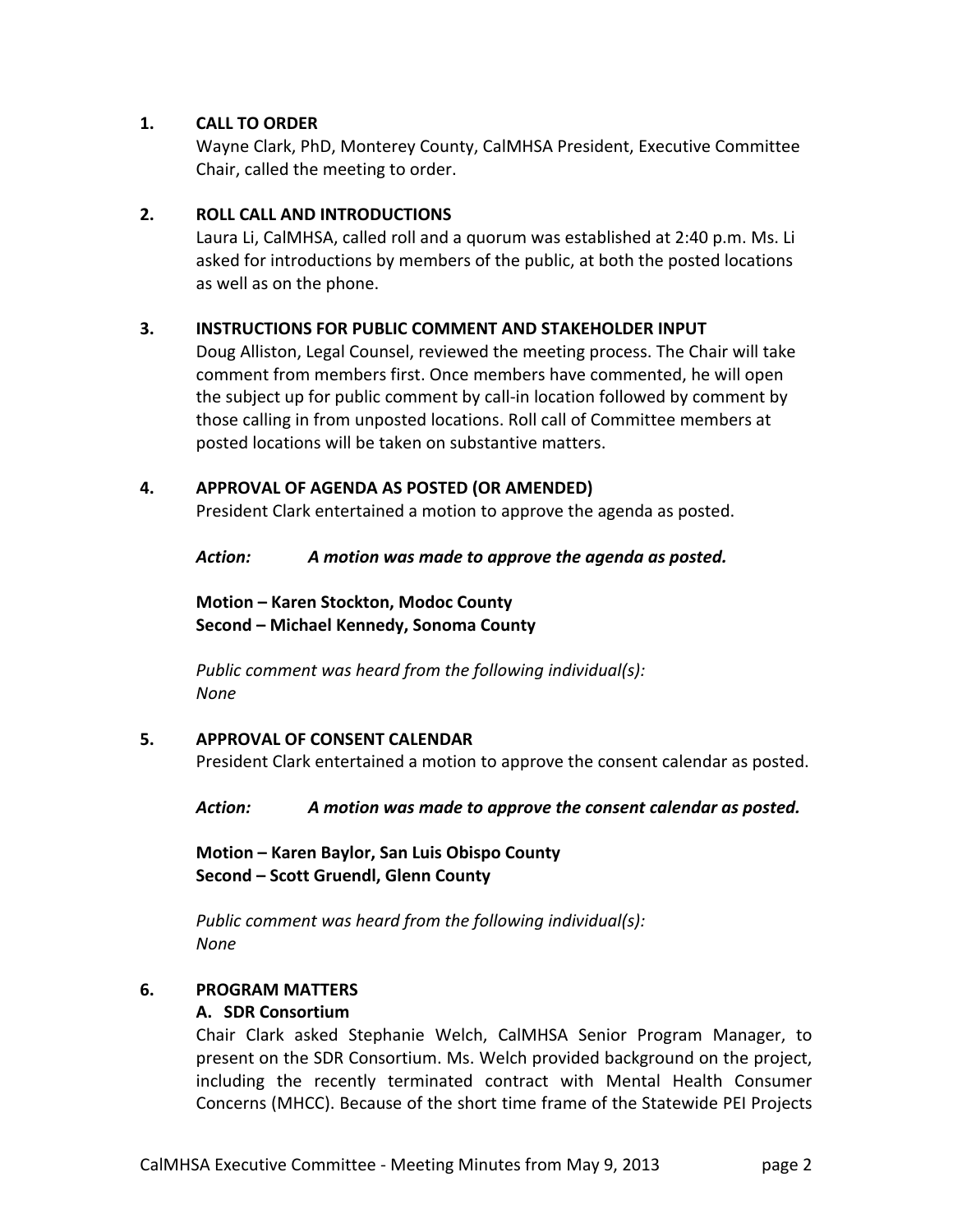completion date of June 30, 2014, staff is recommending the immediate solution of having George Hills Company, CalMHSA's administration firm, contract and hire staff to oversee and manage the Consortium project. Ms. Welch then gave an overview of the recommendation being presented for Executive Committee approval.

Scott Gruendl, Glenn County, noted the first contractor selected spent \$300,000 of their \$1.5 million contract prior to contract termination, while MHCC had spent about \$200,000. Ms. Welch assured the Committee staff is doing an assessment of all expenditures to date.

Mr. Gruendl then stated this project is vital for the other Statewide PEI projects to take place.

*Action: Authorize conduct of SDR Consortium by CalMHSA staff, effective immediately. Authorize contract for up to \$1,000,000 between CalMHSA and staff employer George Hills Company for such work, with provisions similar to the prior contracts negotiated with MHCC. The contract's administrative fee shall not exceed standard practice with other CalMHSA contractors. Authorize Wayne Clark and Scott Gruendl to negotiate and sign contract with George Hills Company consistent with Board's authorization.*

# **Motion – Michael Kennedy, Sonoma County Second – Karen Stockton, Modoc County**

*Public comment was heard from the following individual(s): None*

# **7. GENERAL DISCUSSION**

#### **A. Report from CalMHSA President – Wayne Clark a. Other**

President Clark read the slate to be presented for a vote at the June 13, 2013 Board of Directors meeting. He briefly explained the contract with the Department of Health Care Services has been extended, with details to be worked out.

*Recommendation: Discussion and/or action as deemed appropriate.*

*Public comment was heard from the following individual(s): None*